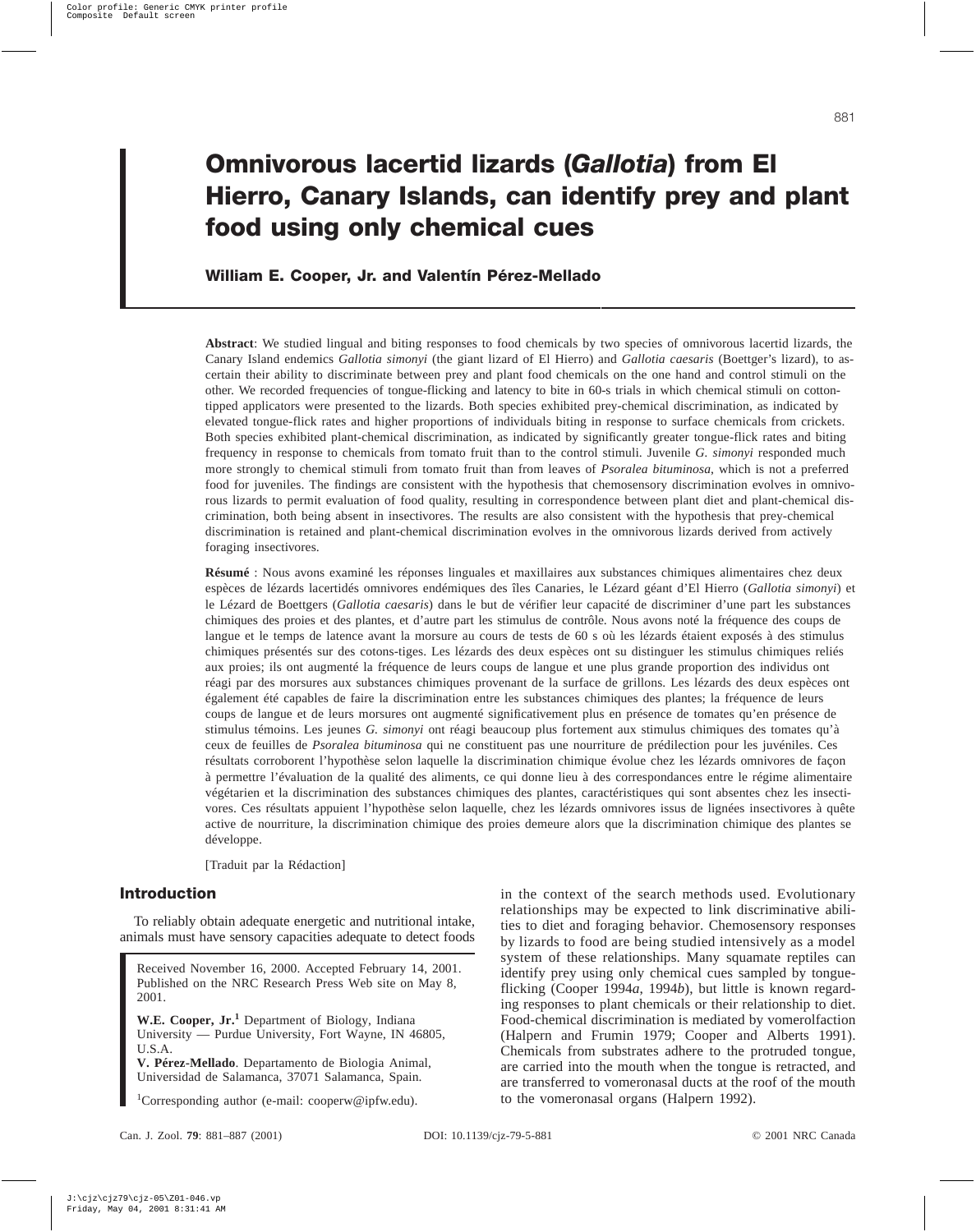Prey-chemical discrimination and its relationships to foraging and diet have been the focus of much research in snakes (e.g., Burghardt 1970*a*; Arnold 1981*a*; Cooper 1994*a*) and lizards (Cooper 1995, 1997, 1999, 2000*a*). All snakes are capable of prey-chemical discrimination (e.g., Burghardt 1970*a*; Cooper 1990), and chemical cues from preferred foods elicit the strongest responses (Burghardt 1970*b*). Dietary specialization in snakes facilitated establishment of a correspondence between diet and chemosensory responsiveness. Within populations, snakes respond most strongly to cues from preferred prey (e.g., Burghardt 1970*b*; Cooper et al. 1990). Geographic dietary variation, too, is matched by variation in responsiveness, with strongest responses to locally preferred foods (Burghardt 1970*b*; Arnold 1981*a*, 1981*b*; Cooper et al. 2000*a*).

For insectivorous lizards, foraging mode strongly influences prey-chemical discrimination (Cooper 1995, 1997). Active foragers tongue-flick while moving through the habitat searching for food (Evans 1961) and can thereby locate prey (Bogert and Martín del Campo 1956; Auffenberg 1984). All active foragers tested discriminate prey chemicals from control substances. Insectivorous ambush foragers tongue-flick infrequently (Evans 1961; Bissinger and Simon 1979), usually at the conclusion of infrequent moves (Cooper et al. 1994), and do not exhibit prey-chemical discrimination (Cooper 1994*a*). Only one species that has been called an ambush forager, the lacertid *Acanthodactylus scutellatus* (Perry et al. 1990), is known to be capable of prey-chemical discrimination (Cooper 1999). This species was derived from actively foragers, moves more frequently than the large majority of species of ambush foragers, and has a reduced capacity for prey-chemical discrimination compared with an actively foraging congener (Cooper 1999). Whether there is a relationship between diet and prey-chemical discrimination in lizards is uncertain.

Most lizard species are generalist predators (Pough 1973; Iverson 1982). They were traditionally called insectivores, but eat a much wider variety of small prey (e. g., Pianka 1986; Vitt and de Carvalho 1995). As expected from its diverse diet, the omnivorous *Podarcis lilfordi* responds strongly to chemical cues from diverse animal prey (W.E. Cooper, Jr. and V. Pérez-Mellado, unpublished data). The broad relationship between diet and response strength remains unknown.

Most lizard species eat little or no plant material (Iverson 1982). The responses to plant chemicals of those that eat plants are of interest to ascertain whether (*i*) chemosensory response in lizards corresponds to dietary preferences, (*ii*) plantchemical discrimination is typical of omnivorous and herbivorous species, and (*iii*) responses to chemical cues from plants and animals are related to the foraging mode used to hunt animal prey. Prey- and plant-chemical discriminations occur in plant eaters from both major lizard lineages, Iguania (Cooper and Alberts 1990, 1991, 1993; Cooper 2000*c*; Cooper and Flowers 2001) and Scleroglossa (Cooper 2000*d*, 2000*e*, 2000*f*; Cooper et al. 2000*b*), but more comparative data are needed on the points raised.

Because prey-chemical discrimination was present in the omnivores that had insectivorous, actively foraging ancestors, maintenance of correspondence between diet and chemosensory response requires that plant-chemical discrimination be acquired upon addition of plants to the diet. For plant eaters that had ambush foragers as ancestors, plant-chemical discrimination might evolve for the purpose of assessing nutritional quality, and prey-chemical discrimination might also evolve once the lizards are freed from the need to remain immobile while waiting for prey at ambush posts where repeated tongue-flicking cannot aid in locating prey.

We present data on chemosensory responses to animal and plant foods of omnivorous *Gallotia*, lacertids endemic to the Canary Islands. *Gallotia simonyi*, the giant lizard of El Hierro (>200 mm snout–vent length (SVL)), is a critically endangered species that eats a variety of plants species and parts, including seeds, and diverse arthropods and vertebrates (Pérez-Mellado et al. 1999). *Gallotia caesaris*, a smaller species (ca. 100 mm SVL) that occurs syntopically with *G. simonyi*, also eats small animals, flowers, fruit, and buds (Barbadillo et al. 1999). Given that the sister-genus of *Gallotia, Psammodromus* (Harris et al. 1998), consists of insectivorous active foragers (Iverson 1982; Pérez-Mellado 1982; Pollo and Pérez-Mellado 1988; Arnold 1993), these genera are the sister-group of other lacertids, and that the sister-group of Lacertidae, Teiidae, consists of active foragers (Cooper 1994), the ancestral conditions for Lacertidae were active foraging and insectivory. Thus, their relationships to other lacertids permitted us to test the predictions that chemical discriminations by *G. simonyi* and *G. caesaris* has been retained from ancestral active foragers for prey and added for plants.

## **Material and methods**

#### **Animals and maintenance**

*Gallotia simonyi* from several clutches hatched in September 1999 in the Lagartario (Centro de Recuperación del Lagarto Gigante de El Hierro), a breeding facility to propagate this endangered species for release into its former habitat, were studied in the laboratory at the breeding facility in late June 2000. The SVL and mass of these juveniles, based on measurement of 27 individuals in May 2000, were  $67.6 \pm 1.0$  mm and  $7.8 \pm 0.4$  g (mean  $\pm 1.0$  SE), respectively. Adults of *G. caesaris* were collected on 29 June 2000 on a rocky slope on El Hierro, Canary Islands, adjacent to the small remaining range of the endangered *G. simonyi*. They were captured in cylindrical opaque plastic traps, which were leaned against large rocks to permit access by the lizards to the open upper end and were baited with pieces of tomato. The traps were slick high enough to prevent lizards from escaping by climbing or jumping. They were also tested at the Lagartario.

*Gallotia simonyi* were housed two per cage in large wooden terraria (ca.  $60 \times 60 \times 50$  cm) with glass fronts. *Gallotia caesaris* were housed two per cage in plastic terraria  $(40 \times 26 \times 26$  cm). The sides of each plastic cage were covered by white paper to reduce distraction by the surroundings and disturbance by movements of the investigators. The light cycle was natural for the region, provided by a window. The thermal cycle was that of the region with additional heat supplied by incandescent bulbs suspended in the wooden terraria or above the plastic terraria. During experiments the room temperature was 28–29°C and the cage temperature 1 cm above floor level was 31–34°C. The lizards had the opportunity to thermoregulate by basking and were active during trials. They were placed in cages overnight prior to testing and were not fed there until after the experiments, when they ate readily.

#### **Stimuli and experimental design**

Adult crickets (*Gryllus bimaculatus*) were the source of animalprey stimuli for both lizard species. Leaves of the plant *Psoralea bituminosa* (Leguminosae) were the source of plant cues for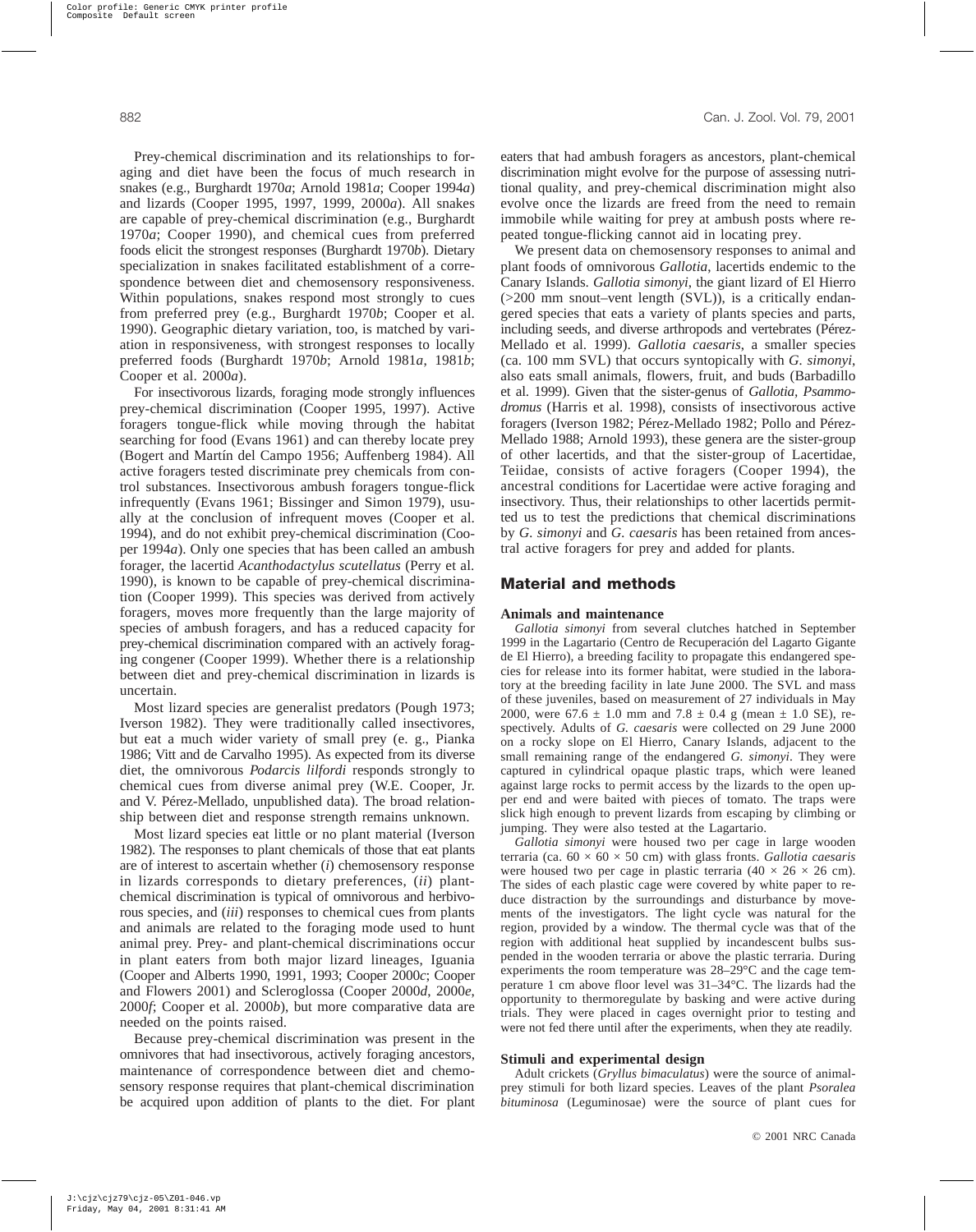*G. simonyi*, but were not used for *G. caesaris* after it was found that they did not elicit strong responses from *G. simonyi*. Tomato fruit was a source of plant stimuli for both species. The former two species are used frequently as lizard food by the staff of the Lagartario and are eaten in the field (Pérez-Mellado et al. 1999). Tomato was selected as a fruit stimulus that had been found to be effective in attracting *G. caesaris* and *G. simonyi* to traps. *Gallotia simonyi* is known to consume at least one other species of Solanaceae (Pérez-Mellado et al. 1999). In addition to these organismic stimuli, we examined responses by the lizards to odorous and odorless control stimuli. Cologne (Mennen Skin Bracer, Spice Scent<sup>®</sup>) acted as a control for responses to a pungent nonfood substance. It was diluted with deionized water (3:1 deionized water: cologne by volume) to eliminate possible negative effects of undiluted cologne on responses (Dial and Schwenk 1996; Cooper 1998*a*, 1998*b*). The odorless control was deionized water.

Stimuli were prepared by dipping the cotton tip of a 15 cm long wooden applicator into deionized water and then adding other stimuli if necessary. The only exception was that swabs were dipped directly into diluted cologne without prior wetting. Excess water or cologne was removed by flicking the wrist. To add food stimuli to a moistened swab, the swab was rolled firmly over the surface of a cricket, leaf, or cut surface of a tomato.

To begin a trial, an experimenter approached a lizard's cage and slowly brought the cotton swab into a position 1–2 cm anterior to the lizard's snout. The appropriate individual to be tested within a cage was recognized from easily detected size differences between cage mates. Beginning with the first tongue-flick, the experimenter recorded the number of tongue-flicks directed to the swab in 60 s, the occurrence of biting and latency to bite in seconds, as well as any licking behavior. Licks occurred only after preliminary tongueflicks and presumably reflect a feeding behavior rather than chemosensory investigation. Thus, it would have been feasible to treat the first lick as the equivalent of a bite, stop the trial when the first lick occurred, and calculate a variable equivalent to the tongueflick attack score for repeated-measures experiments, TFAS(R), but with either a bite or a lick as the variable other than tongue-flicks. Because a feeding behavior receives heavier weighting than any number of tongue-flicks, counting licks as tongue-flicks would not affect the rankings used for analysis.

All experiments employed repeated-measures designs and a minimum intertrial interval of 30 min. Two experiments were conducted with *G. simonyi*. In experiment 1, the responses of 20 individuals to chemical cues from cricket, *P. bituminosa* leaves, cologne, and deionized water were examined from 15:00 to 18:40 on 29 June 2000. Three individuals were dropped from the analysis because they failed to respond in any trial and repeatedly fled, giving a sample size of 17. The sequence of trials was partially counterbalanced among individuals to avoid possible bias due to the sequence of stimulus testing. In experiment 2, conducted from 10:45 to 12:00 on 30 June 2000, the stimuli tested were tomato and deionized water. Four of the 20 individuals were dropped because of nonresponsiveness, giving a sample size of 16. Trial sequence was completely counterbalanced, with response to each stimulus being tested first in half of the individuals. The responses of *G. caesaris* to chemical stimuli from cricket, tomato, cologne, and deionized water were observed on 30 June 2000 from 13:20 to 16:40. The sequence of stimulus presentation was partially counterbalanced among the 20 individuals tested.

#### **Variables and analyses**

The variables analyzed for all experiments were the number of tongue-flicks, number of individuals that bit, and tongue-flick attack score (TFAS). TFAS(R) is the best overall indicator of response strength (Burghardt 1967, 1970*a*; Cooper and Burghardt 1990; Cooper 1998*a*). It is a composite variable that combines the effects of tongue-flicks and biting, weighting biting more heavily because it is a feeding response. If a lizard does not bite in a trial, its TFAS(R) is the number of tongue-flicks in that trial. If the lizard bites, TFAS(R) is the maximum number of tongue-flicks by that individual in any one of its trials in that experiment plus (60 minus latency to bite in seconds). The number of individuals that failed to tongue-flick in a given condition also was analyzed for experiment 1 with *G. simonyi*.

The preferred method of analysis for tongue-flicks and TFAS(R) is parametric analysis of variance for a single-factor experiment having a repeated-measures (randomized blocks) design (Winer 1962), but variances of these variables are often heterogeneous and their distributions are sometimes non-normal. Data were examined for heterogeneity of variance as approximated by Hartley's  $F_{\text{max}}$ tests. Because (*i*) variances were significantly heterogeneous for both the raw data and logarithmically transformed data  $(\log(x + 1))$ and (or) (*ii*) the data exhibited extreme departure from normality in all cases, nonparametric tests were used. Main effects were assessed for significance using Friedman's two-way analysis of variance. If the main stimulus effects were significant, comparisons between pairs of stimulus condition means were made following procedures described by Zar (1996). Data in the text are presented as the mean  $\pm$  1.0 SE.

Differences among conditions in the numbers of individuals that bit and the numbers of individuals that failed to tongue-flick were examined using Cochran's *Q* tests. If significant main effects were found, binomial tests were used for comparisons between pairs of conditions. Significance levels were adjusted lower by a sequential Bonferroni procedure (Wright 1992) to account for the number of possible unplanned tests. Unadjusted probabilities are reported for the binomial tests, but comparisons stated to be significant reflect the Bonferroni adjustment. Statistical tests were two-tailed, with  $\alpha = 0.05$ .

## **Results**

#### *Gallotia simonyi*

#### *Experiment 1*

The yearlings exhibited much stronger responses to cricket chemicals than to the other stimuli, and responded more strongly to the plant stimuli than to the control stimuli (Table 1, Fig. 1). Furthermore, many individuals failed to tongue-flick in the control trials, but did tongue-flick in response to prey and plant cues (Table 1). The number of tongue-flicks varied significantly among conditions ( $\chi^2$  = 34.68, df = 3, *P* < 1.0 ×  $10^{-5}$ ). Paired comparisons revealed that the lizards performed significantly more tongue-flicks in the cricket condition than in the plant ( $P < 0.025$ ), cologne ( $P < 0.01$ ), and deionized water conditions ( $P < 0.01$ ). Numbers of tongue-flicks in response to plant stimuli were significantly greater than to cologne ( $P < 0.025$ ) or deionized water ( $P < 0.05$ ). The difference between the two control stimuli was minimal and nonsignificant ( $P > 0.10$ ).

The numbers of individuals that failed to tongue-flick (Table 1) also varied significantly among conditions ( $Q = 19.09$ ,  $df = 3$ ,  $P < 0.001$ ). Significantly more individuals tongueflicked in the cricket condition than in the cologne  $(P \leq$ 0.002) and deionized water  $(P < 0.005)$  conditions. Substantially more individuals tongue-flicked at least once in the plant condition than in the cologne and deionized water conditions ( $P < 0.05$  each), but the differences were not significant after Bonferroni adjustment. The difference between the control conditions was not significant ( $P > 0.10$ ).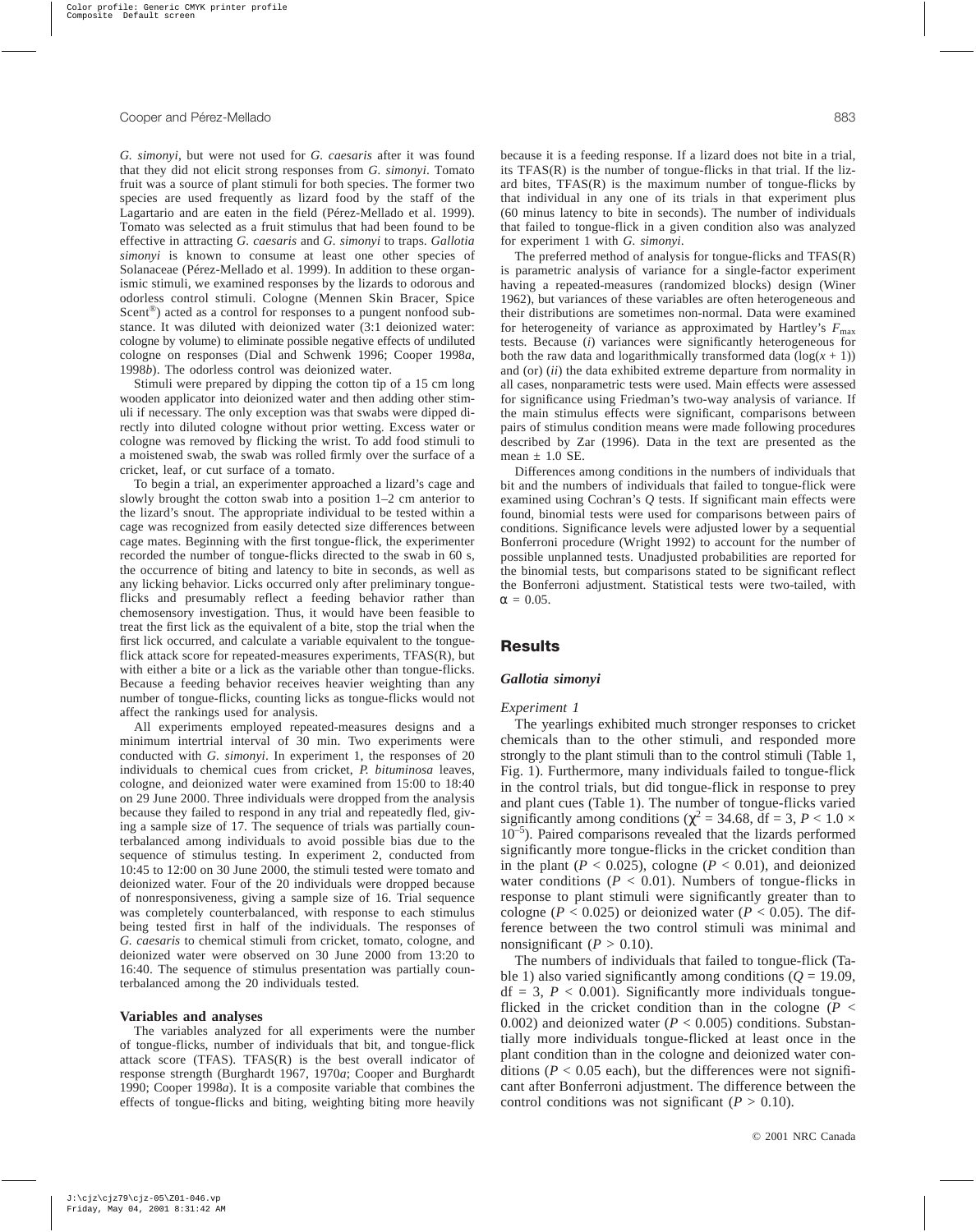|                              |          |           |          | Deionized      |
|------------------------------|----------|-----------|----------|----------------|
|                              | Cricket  | Plant     | Cologne  | water          |
| G. simonyi $(n = 17)$        |          |           |          |                |
| No. of tongue-flicks         |          |           |          |                |
| Mean                         | 14.2     | 3.1       | 0.6      | 1.1            |
| <b>SE</b>                    | 4.1      | 0.6       | 0.2      | 0.4            |
| Range                        | $1 - 55$ | $0 - 7$   | $0 - 3$  | $0 - 7$        |
| No. of individuals that bit. | 11       | $\Omega$  | $\Omega$ | $\theta$       |
| G. caesaris $(n = 20)$       |          |           |          |                |
| No. of tongue-flicks         |          |           |          |                |
| Mean                         | 17.3     | 30.2      | 2.4      | 3.2            |
| <b>SE</b>                    | 4.8      | 8.6       | 0.6      | 0.7            |
| Range                        | $1 - 58$ | $0 - 124$ | $0 - 9$  | $0 - 11$       |
| No. of individuals that bit  | 10       |           | $\theta$ | $\overline{0}$ |

**Table 1.** Tongue-flick and bite data for two sympatric species of *Gallotia* responding to chemical stimuli from prey, palatable plants, and a control substance in 60-s swab trials.

**Note:** The plant stimuli were *Psoralea bituminosa* leaves for *G. simonyi* and tomato for *G. caesaris*.

**Fig. 1.** Mean tongue-flick attack scores for repeated-measures experiments (TFAS(R)) for 17 juvenile *Gallotia simonyi* in 60-s swab trials. Plant stimuli were chemicals from leaves of *Psoralea bituminosa*. Error bars represent 1.0 SE.







Lizards bit only in the cricket condition (Table 1). The

stimulus effect was significant ( $Q = 30.00$ , df = 3,  $P <$ 0.001). Significantly more individuals bit in the cricket condition than in each of the other conditions  $(P > 0.10 \text{ each})$ . No other differences were significant  $(P > 0.10$  each).

TFAS(R) showed the same pattern of significance as the numbers of tongue-flicks, but the differences in response strength between the cricket condition and the remaining conditions was more pronounced (Fig. 1). TFAS(R) varied significantly among stimuli ( $\chi^2$  = 42.32, df = 3, P < 1.0  $\times$  $10^{-5}$ ). *P* values were identical with those for tongue-flicks

The yearlings responded strongly to chemical stimuli from tomato fruit. Tomato stimuli elicited considerably more tongueflicks  $(31.7 \pm 9.2)$  than did deionized water  $(1.2 \pm 2.6)$ . Nonparametric analysis of variance showed that this difference was significant ( $\chi^2$  = 5.40, df = 3, *P* < 0.021). The significance level would have been even lower except that an

for all of the paired comparisons.

*Experiment 2*

individual that bit in the tomato condition after only one tongue-flick tongue-flicked twice in the deionized water condition and another individual tongue-flicked only twice in each condition. All lingual protrusions were recorded as tongue-flicks, but many of them were actually licks in which the dorsal surface of the tongue contacted the swabs rather than the ventral tip of the tongue as in tongue-flicks. Ten lizards bit in response to tomato stimuli, but none bit in the deionized water condition. This difference was significant  $(P < 0.002)$ . TFAS(R) was  $48.18 \pm 10.2$  in the tomato condition and  $1.2 \pm 2.6$  in the deionized water condition. This difference was significant ( $\chi^2 = 8.07$ , df = 3, *P* < 0.0046).

#### *Gallotia caesaris*

The lizards responded much more strongly to both cricket and tomato stimuli than to the control stimuli (Table 1, Fig. 2). The stimulus effect for the number of tongue-flicks was significant ( $\chi^2$  = 23.59, df = 3, *P* < 0.003; Table 1). Cricket and tomato stimuli each elicited significantly more tongue-flicks than did cologne or deionized water  $(P < 0.01$  each). No other differences between pairs of stimuli were significant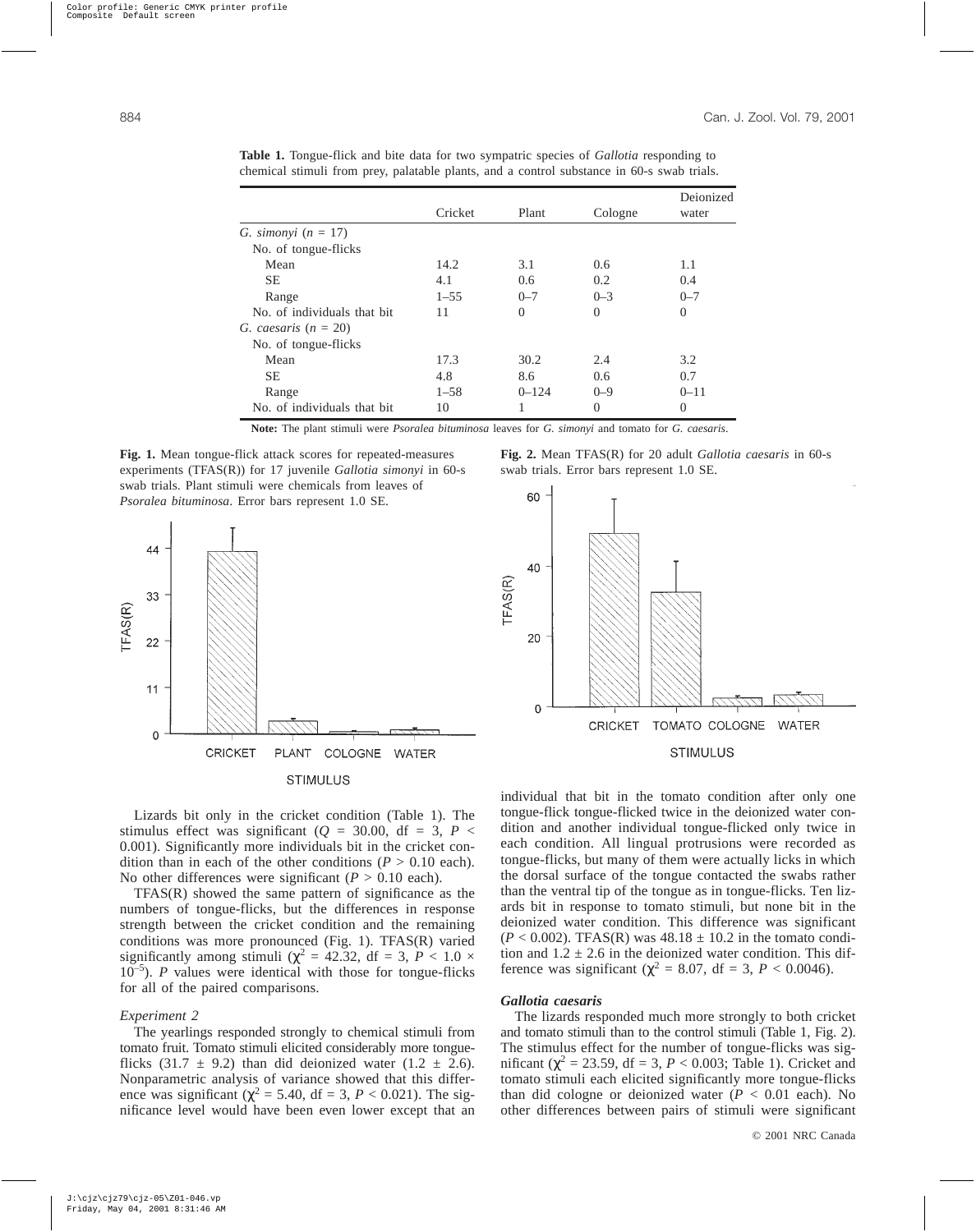$(P > 0.10$  each). In this experiment all lingual protrusions that contacted swabs were recorded as tongue-flicks, but most of the lingual protrusions in trials with tomato stimuli were licks rather than typical tongue-flicks for chemical sampling. During chemical sampling by tongue-flicking, the anteroventral lingual surface contacts substrates. In typical tomato trials, the lizards performed a few initial tongueflicks with anteroventral contact and then began a series of lingual protrusions in which the anterodorsal surface of the tongue contacted the swab.

Half of the lizards bit in the cricket condition, but no more than one bit in any of the other conditions (Table 1). The stimulus effect for the number of lizards that bit was significant ( $Q = 27.39$ , df = 3,  $P < 0.001$ ). Significantly more lizards bit in response to cricket stimuli than to tomato  $(P =$ 0.012), cologne (*P* < 0.002), or deionized water (*P* < 0.002). Differences between the other pairs of conditions were not significant ( $P > 0.10$  each).

TFAS(R) was far greater in response to the animal and plant stimuli than to the control stimuli (Fig. 2). Mean TFAS(R) differed significantly among stimuli ( $\chi^2$  = 37.85,  $df = 3$ ,  $P < 1 \times 10^{-5}$ ). Despite the greater frequency of lingual protrusions in the tomato condition, TFAS(R) was numerically greater in the cricket condition than in the tomato condition, owing to the effect of the greater number of individuals that bit in the cricket condition. However, this difference was not significant ( $P < 0.11$ ). TFAS(R) in response to both cricket and tomato stimuli was significantly greater than to either of the control stimuli ( $P < 0.01$  each). The control stimuli did not differ significantly from each other (*P* > 0.10).

### **Discussion**

Both species of *Gallotia* discriminated prey chemicals and plant chemicals from control substances. Prey-chemical discrimination was strong in both. In *G. simonyi*, prey-chemical discrimination is indicated in experiment 1 by the significantly greater number of tongue-flicks, number of individuals that bit, and TFAS(R) in the cricket condition than in any of the other conditions, and by the significantly greater proportion of individuals that tongue-flicked at least once in the cricket condition than in the two control conditions. In *G. caesaris* the evidence for prey-chemical discrimination is the significantly greater number of tongue-flicks, number of individuals that bit swabs, and TFAS(R) in response to cricket stimuli than to cologne or deionized water.

The occurrence of prey-chemical discrimination in *G. simonyi* and *G. caesaris* conforms to the prediction that prey-chemical discrimination is retained by the omnivorous descendants of insectivorous foragers. The ability to identify prey using only chemical cues is beneficial to these species because both eat substantial quantities of insects and other prey (Pérez-Mellado et al. 1999; Barbadillo et al. 1999) in addition to plants. Furthermore, both species forage actively for prey (V. Pérez-Mellado and W.E. Cooper, Jr., unpublished observations) in a manner resembling that of actively foraging insectivorous lacertids (Cooper and Whiting 1999), which suggests that they may benefit from locating hidden and (or) immobile prey by means of chemical cues in the same way.

Plant-chemical discrimination also was demonstrated in both species, but response strength varied among plant stimuli in *G. simonyi*. In experiment 1, *G. simonyi* discriminated stimuli from *P. bituminosa* leaves from the two control stimuli, as shown by the significantly greater number of tongueflicks (and  $TFAS(R)$ ) in response to the plant stimuli than to cologne and deionized water. However, no individuals bit swabs bearing plant chemicals, and the both the mean and maximum numbers of tongue-flicks in the plant condition were quite low, much lower than in response to cricket stimuli.

The relatively weak responses to leaves may be a consequence of their unimportance in the diet of juvenile *G. simonyi*. *Psoralea bituminosa* leaves are one of the staple dietary items of adult *G. simonyi* in the Lagartario and in the field (Pérez-Mellado et al. 1999), but the juveniles unexpectedly did not eat them when given the opportunity to do so following the experiment. Because ontogenetic increases in the percentage of plant material in lizard diets have rarely been documented (Durtsche 1999), and plant-specific ontogenetic changes are unknown, a study of possible ontogenetic changes in consumption of *P. bituminosa* leaves would be valuable both as a possible example of the phenomenon and for their implications for the captive husbandry of the endangered *G. simonyi*.

In contrast to the weak, although significant, responses to *P. bituminosa* leaves, both lizard species responded strongly to chemical cues from tomato fruit. *Gallotia simonyi* responded much more strongly in experiment 2 to tomato cues than to deionized water. Coupled with the absence of differences between responses to cologne and deionized water in experiment 1, this indicates that *G. simonyi* can discriminate between tomato and control stimuli. Response strengths indicated by TFAS(R) to tomato and cricket stimuli by *G. simonyi* were comparable, reflecting the omnivorous diet.

The numbers of tongue-flicks in the tomato condition were strikingly similar in the two lizard species. TFAS(R) was slightly greater in *G. simonyi* than in *G. caesaris* because of the slightly higher proportion of individuals that bit in the former species, but visual inspection of the means and standard errors indicates that these differences are not significant. The results indicate that both species respond strongly to plant-chemical stimuli and prey-chemical stimuli, corresponding to the importance of prey and plants in their diets.

The occurrence of plant-chemical discrimination in *G. simonyi* and *G. caesaris* adds data supporting another independent origin of omnivory to the growing database that will eventually permit tests for correlated evolution of plant consumption and plant-chemical discrimination in Autarchoglossa, Scincomorpha, and Lacertoidea. In addition to the two species of *Gallotia*, plant-chemical discrimination has been detected in several other omnivorous lizards, including skinks (Cooper et al. 2000*b*; Cooper 2000*e*), a teiid (Yanosky et al. 1993), and a gerrhosaur (Cooper 2000*f*). Several species of actively foraging insectivores are known to lack plant-chemical discrimination (Cooper and Hartdegen 1999; Cooper 2000*b*; Cooper and Habegger 2000; Cooper et al. 2000*b*, 2000*c*). Thus, the available comparative data, although incomplete, are uniformly consistent with the hypothesis that plantchemical discrimination evolves convergently in omnivores. The above comparative data also support the hypotheses that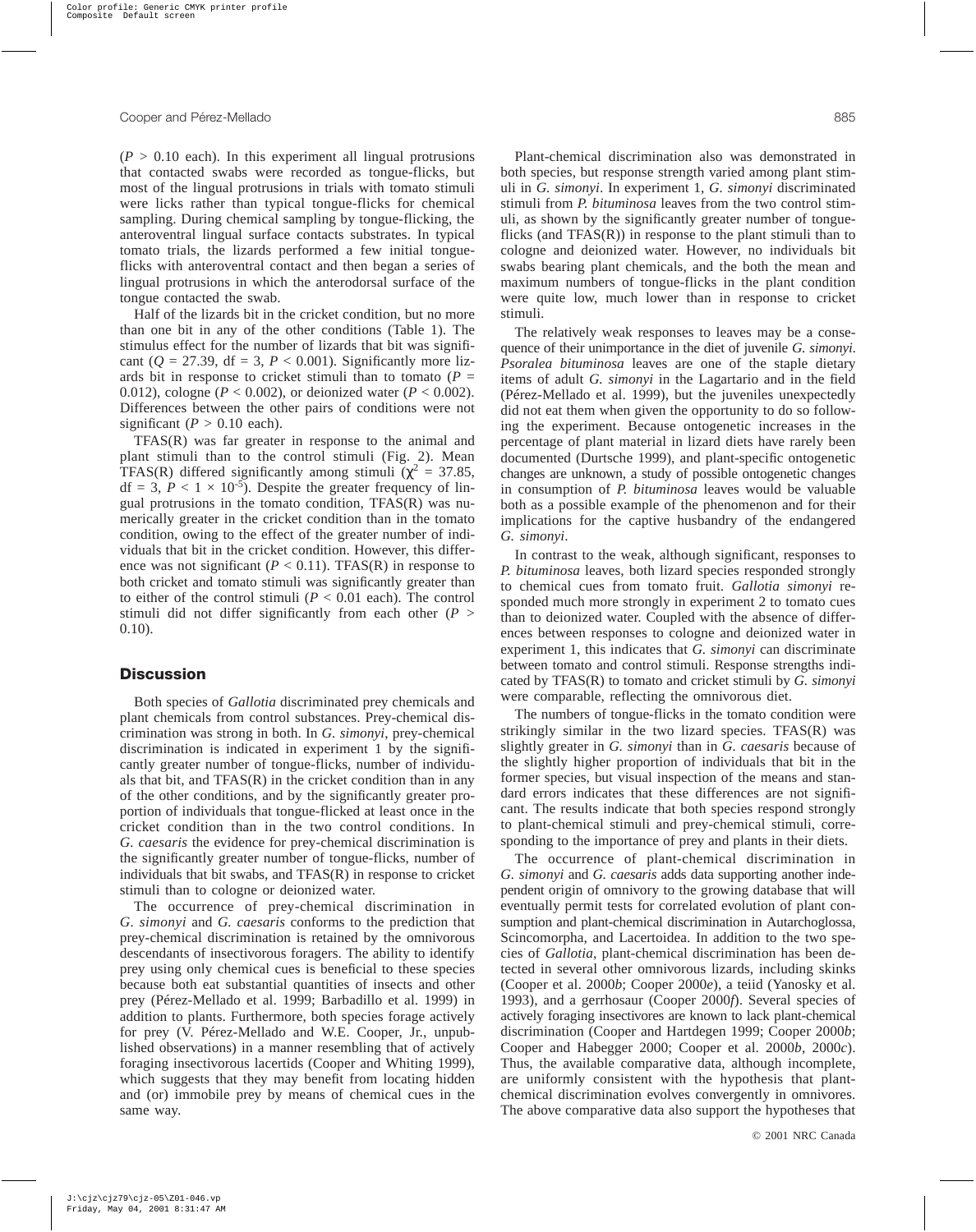plant eaters derived from ambush foragers evolve both preyand plant-chemical discrimination, whereas those derived from active foragers retain responsiveness to prey chemicals and evolve plant-chemical discrimination. More comparative data are needed to adequately test these hypotheses.

## **Acknowledgments**

This study was partially supported by the Plan de Recuperación del Lagarto Gigante de El Hierro (LIFE program of the European Union). Field and laboratory work were allowed by Official Permit N/R 120/404/TAB/JLR of the Viceconsejería de Media Ambiente del Gobierno de Canarias. We thank Juan Luis Silva for providing space and assistance at the Lagartario and María Hernández Nieves and Neftalí Sillero for their help during fieldwork.

## **References**

- Arnold, E.N. 1993. Phylogeny and the Lacertidae. *In* Lacertids of the Mediterranean region. *Edited by* E.D. Valakos, W. Bohme, V. Perez-Mellado, and P. Maragou. Hellenic Zoological Society, Athens. pp. 1–16.
- Arnold, S.J. 1981*a*. Behavioral variation in natural populations. I. Phenotypic, genetic and environmental correlations between chemoreceptive responses to prey in the garter snake, *Thamnophis elegans*. Evolution, **35**: 489–509.
- Arnold, S.J. 1981*b*. Behavioral variation in natural populations. II. The inheritance of a feeding response in crosses between geographic races of the garter snake, *Thamnophis elegans*. Evolution, **35**: 510–515.
- Auffenberg, W. 1984. Notes on the feeding behaviour of *Varanus bengalensis* (Sauria: Varanidae). J. Bombay Nat. Hist. Soc. **80**: 286–302.
- Barbadillo, L.J., Lacomba, L.J., Pérez-Mellado, V., Sancho, V., and López-Jurado, L.F. 1999. Anfibios y reptiles de la Peninsula Iberica, Baleares, y Canarias. GeoPlaneta, Barcelona.
- Bissinger, B.E., and Simon, C.A. 1979. Comparison of tongue extrusions in representatives of six families of lizards. J. Herpetol. **13**: 133–139.
- Bogert, C.M., and Martín del Campo, R. 1956. The gila monster and its allies: the relationships, habits, and behavior of the lizards of the family Helodermatidae. Bull. Am. Mus. Nat. Hist. **109**: 1–238.
- Burghardt, G.M. 1967. Chemical-cue preferences of inexperienced snakes: comparative aspects. Science (Washington, D.C.), **157**: 718–721.
- Burghardt, G.M. 1970*a*. Chemical perception of reptiles. *In* Communication by chemical signals. *Edited by* J.W. Johnston, Jr., D.G. Moulton, and A. Turk. Appleton–Century–Crofts, New York. pp. 241–308.
- Burghardt, G.M. 1970*b*. Intraspecific geographical variation in chemical good cue preferences of newborn garter snakes (*Thamnophis sirtalis*). Behaviour, **36**: 246-257.
- Cooper, W.E., Jr. 1990. Prey odour discrimination by lizards and snakes. *In* Chemical signals in vertebrates. *Edited by* D.W. Macdonald, D. Muller-Schwarze, and S.E. Natynczuk. Oxford University Press, Oxford. pp. 533–538.
- Cooper, W.E., Jr. 1994*a*. Chemical discrimination by tongue-flicking in lizards: a review with hypotheses on its origin and its ecological and phylogenetic relationships. J. Chem. Ecol. **20**: 439-487.
- Cooper, W.E., Jr. 1994*b*. Prey chemical discrimination, foraging mode, and phylogeny. *In* Lizard ecology: historical and experi-

mental perspectives. *Edited by* L.J. Vitt and E.R. Pianka. Princeton University Press, Princeton, N.J. pp. 95–116.

- Cooper, W.E., Jr. 1995. Foraging mode, prey chemical discrimination, and phylogeny in lizards. Anim. Behav. **50**: 973–985.
- Cooper, W.E., Jr. 1997. Correlated evolution of prey chemical discrimination with foraging, lingual morphology, and vomeronasal chemoreceptor abundance in lizards. Behav. Ecol. Sociobiol. **41**: 257–265.
- Cooper, W.E., Jr. 1998*a*. Evaluation of swab and related tests as a bioassay for assessing responses by squamate reptiles to chemical stimuli. J. Chem. Ecol. **24**: 841–866.
- Cooper, W.E., Jr. 1998*b*. Prey chemical discrimination indicated by tongue-flicking in the eublepharid gecko *Coleonyx variegatus*. J. Exp. Zool. **281**: 21–25.
- Cooper, W.E., Jr. 1999. Supplementation of phylogenetically correct data by two species comparison: support for correlated evolution of foraging mode and prey chemical discrimination in lizards extended by first intrageneric evidence. Oikos, **87**: 97–104.
- Cooper, W.E., Jr. 2000*a*. An adaptive difference in the relationship between foraging mode and responses to prey chemicals in two congeneric scincid lizards. Ethology, **193–206**: 193–206.
- Cooper, W.E., Jr. 2000*b*. Chemical discrimination of potential food items by a xantusiid lizard, *Lepidophyma flavimaculatum*. J. Herpetol. **34**: 323–325.
- Cooper, W.E., Jr. 2000*c*. Chemosensory discrimination of plant and animal foods by the omnivorous iguanian lizard *Pogona vitticeps*. Can. J. Zool. **78**: 1–5.
- Cooper, W.E., Jr. 2000*d*. Correspondence between diet and food chemical discriminations by omnivorous geckos (*Rhacodactylus*). J. Chem. Ecol. **26**: 755–763.
- Cooper, W.E., Jr. 2000*e*. Food chemical discriminations by an herbivorous lizard, *Corucia zebrata*. J. Exp. Zool. **286**: 372–378.
- Cooper, W.E., Jr. 2000*f*. Responses to chemical cues from plant and animal food by an omnivorous lizard, *Gerrhosaurus validus*. J. Herpetol. **34**: 616–619.
- Cooper, W.E., Jr., and Alberts, A.C. 1990. Responses to chemical food stimuli by an herbivorous actively foraging lizard, *Dipsosaurus dorsalis*. Herpetologica, **46**: 259–266.
- Cooper, W.E., Jr., and Alberts, A.C. 1991. Tongue-flicking and biting in response to chemical food stimuli by an iguanid lizard (*Dipsosaurus dorsalis*) having sealed vomeronasal ducts: vomerolfaction may mediate these behavioral responses. J. Chem. Ecol. **17**: 135–146.
- Cooper, W.E., Jr., and Alberts, A.C. 1993. Postbite elevation in tongue-flicking rate by an iguanian lizard, *Dipsosaurus dorsalis*. J. Chem. Ecol. **19**: 2329–2336.
- Cooper, W.E., Jr., and Burghardt, G.M. 1990. A comparative analysis of scoring methods for chemical discrimination of prey by squamate reptiles. J. Chem. Ecol. **16**: 45–65.
- Cooper, W.E., Jr., and Flowers, M. 2001. Plant chemical discriminations by an herbivorous iguanid lizard, *Sauromalus ater*. Amphib.-Reptilia, **22**: 69–80.
- Cooper, W.E., Jr., and Habegger, J.J. 2000. Lingual and biting responses to food chemicals by some eublepharid and gekkonid geckos. J. Herpetol. **34**: 360–368.
- Cooper, W.E., Jr., and Hartdegen, R. 1999. Discriminative response to animal, but not plant, chemicals by an insectivorous, actively foraging lizard, *Scincella lateralis*, and differential response to surface and internal chemical cues. J. Chem. Ecol. **25**: 1531– 1541.
- Cooper, W.E., Jr., and Whiting, M. J. 1999. Foraging modes in lacertid lizards from southern Africa. Amphib.-Reptilia, **20**: 299–311.